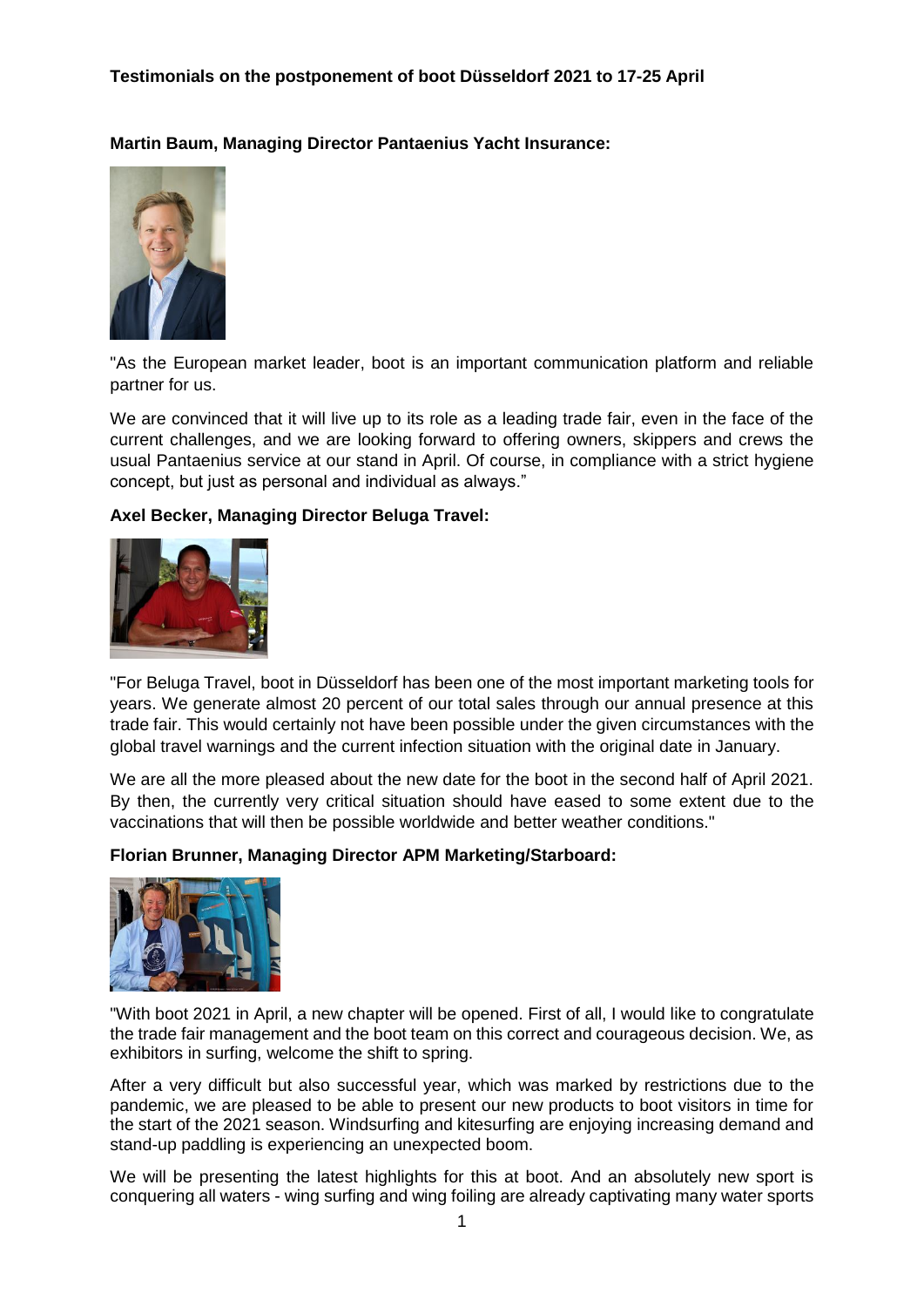enthusiasts. You will be able to try out this new sport on the pool with wind machines. In addition, the stars of the scene will reveal helpful tips and tricks. You can be curious."

### **Larin Heero, Managing Director Master Yachting**



As a designated highlight in the industry year, boot Düsseldorf has always been an important and integral part of our planning. In this respect, we welcome the fact that we have succeeded in setting up an edition for 2020 that is adapted to the special circumstances of the pandemic. A strong signal in turbulent tourism times!"

## **Dr Uwe Hoffmann, President of the German Scuba Diving Association:**



"Sport diving is also suffering from the Covid 19 pandemic. But recreational diving in open water is possible even under the special hygienic conditions and offers great nature experiences. However, we currently also consider it difficult to implement all the necessary measures at major events, which is why the VDST welcomes the postponement of boot 2021. We hope that boot 2021 can then be used to restart a great diving and water sports season in 2021."

#### **Dominik Holzer, CEO Aqua Lung**



"Hello divers! We, at Aqua Lung are grateful that, especially in these challenging times, boot can take place in 2021. We are already looking forward to welcoming you at our booth in Düsseldorf from the 17th to the 25th of April and to presenting you our groundbreaking innovations there.

It's best to note this date down already! Stay healthy and see you at boot! Your Aqua Lung Team!"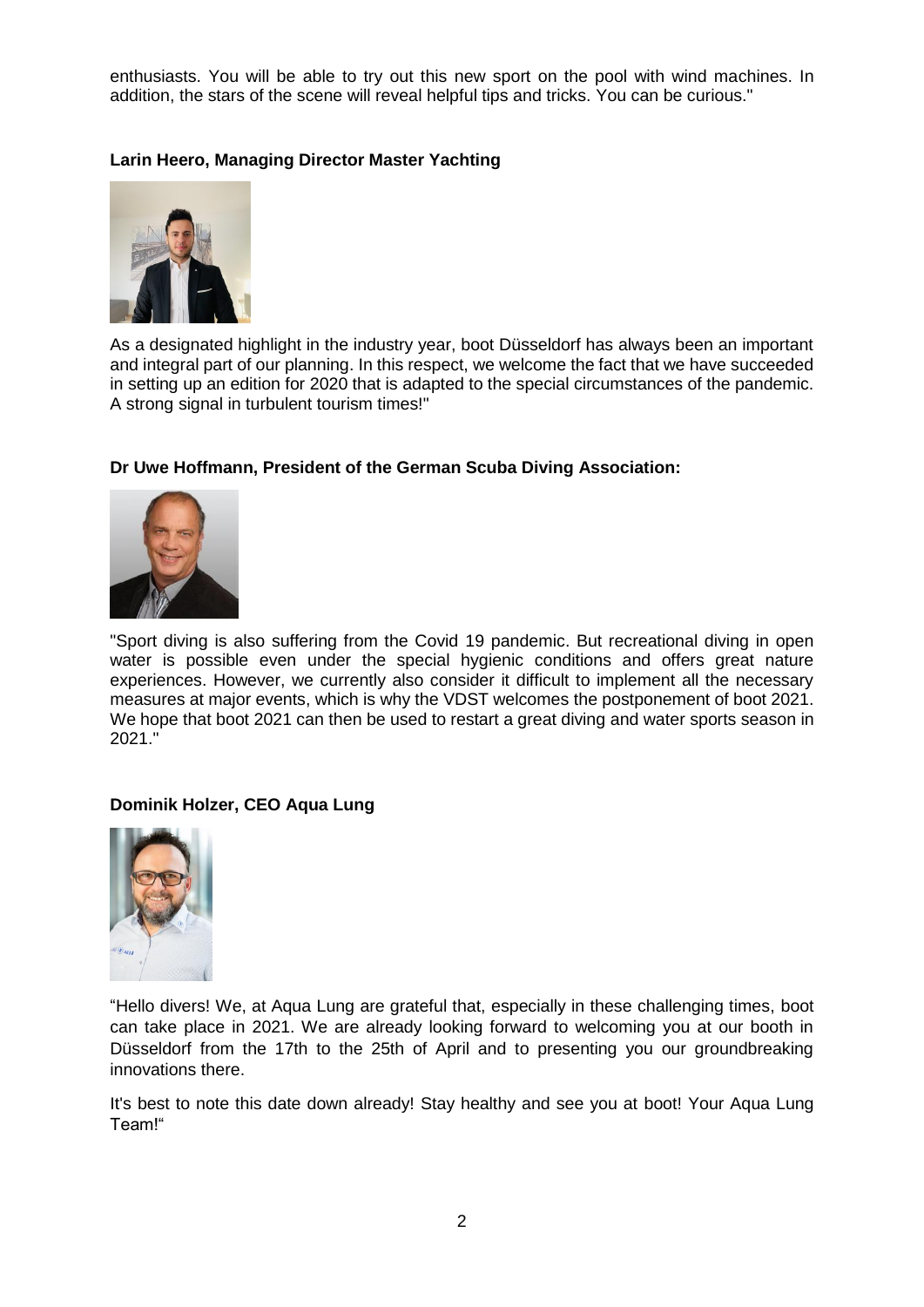## **Harald Kuhnle, CEO Kuhnle Tours:**



"We will present our latest new construction, the sauna boat, at boot 2021. By postponing it to 17-25 April, we now even have a bit of time to test the boat ourselves.

boot Düsseldorf is the place where the boating world meets, whether in January or in April. We look forward to seeing you on board and at our stand in Hall 14. See you then!"

## **Inga von der Linden, Managing Director M.u.H. GmbH - Innovative Technology for Yacht Building:**



"We look forward to boot in Düsseldorf, as we have every year since 1978. And I can say that almost every year has been different. We have had fewer visitors several times, among other things due to smog and therefore flights not taking place, we have had snow chaos so that no trains or cars could run, we have had floods which flooded the car parks, we have had wars and terror alerts all over the world which made many exhibitors from abroad not come. And now we are living in times of a corona pandemic, with such a severe second wave that even the date of boot in January 2021 had to be cancelled.

The new date for 2021 is from 17 to 25 April. It's warmer in April, travel and set-up are easier. Sure it's after Easter, and traditionally most boats are launched around Easter, but who sails then. It may even be that boat owners are only now seeing what is still missing or what may have been broken in winter storage, etc.

Our marine market is relatively small and if many exhibitors come and pull together, even though the season is in full swing, we can still reach many of our customers.

The hygiene concept of the Caravan in the summer of 2020 has convinced us that a trade fair can also take place in Düsseldorf with distance and masks. That's why we have booked and will also be there in April 2021 when it's time to show the flag."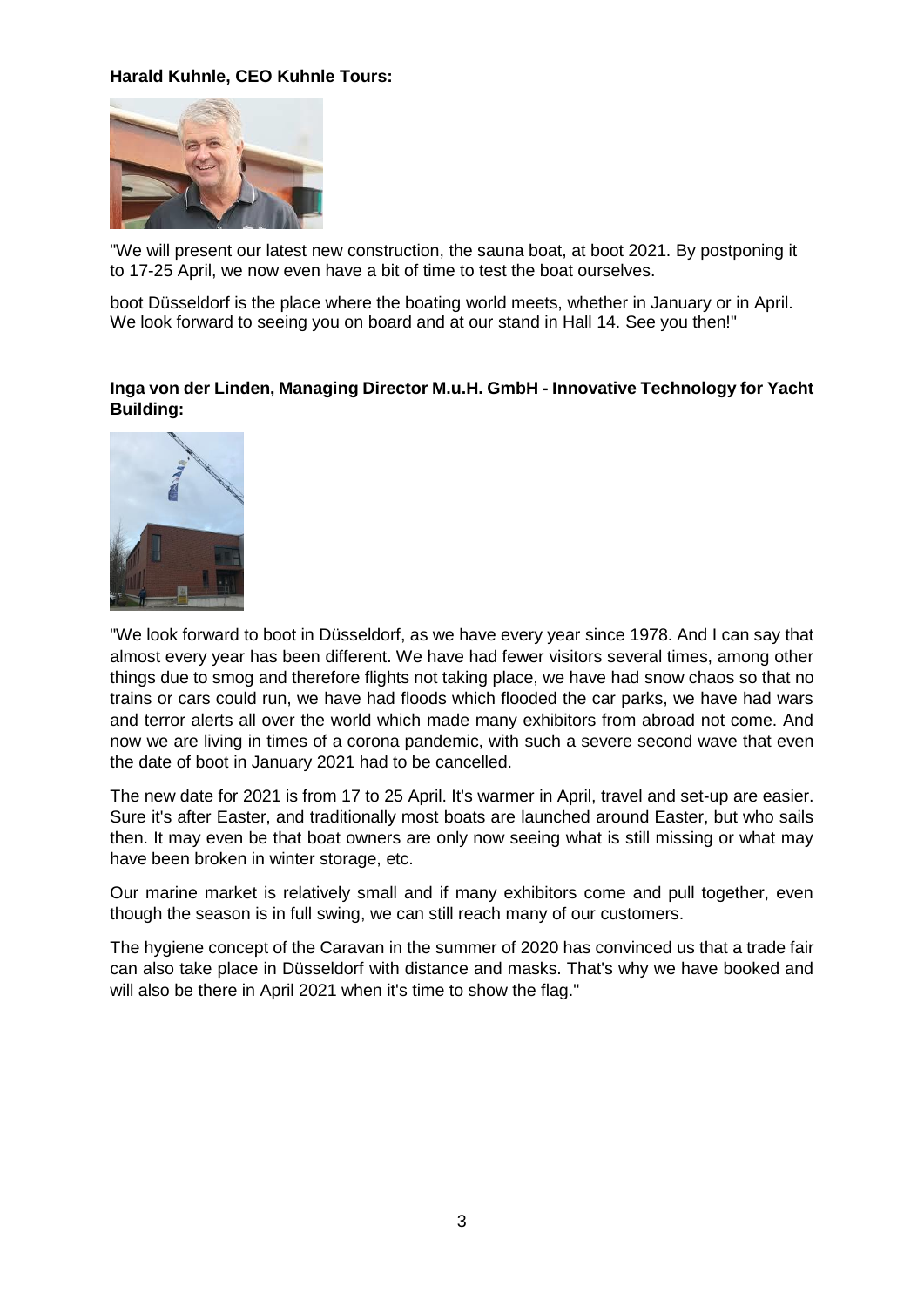# **Michael Müller, CEO BAVARIA YACHTS:**



"Especially in these times it is important that we can present our boats to our customers in person again. boot 2021, now from 17 to 25 April, gives us this chance and we will take advantage of it."

#### **Marc Rutgers, CEO Allpa Marine Equipment:**



"Allpa Marine Equipment is a leading European Marine Equipment wholesaler, who is on top of the market for over 40 years. To their successful sales program belong brands like Seastar Solutions, Ritchie Compasses, Radice propellers, Technodrive/Twin Disc gearboxes and many more state of the art brands.

Now, in this difficult year, with events and happenings no-one could foresee, we realise that we very often take things for granted.

So, too with boot Düsseldorf. The biggest event in the field in Europe has been postponed because of the Covid-19 virus. In recent years, we were very happy with boot Düsseldorf. When the market slowed down, it brought stability and gave great opportunities to meet everyone in the field. It's the best platform in the world. Better than many a B to B boatshows.

You meet the whole world in Düsseldorf; from every type of consumer to the manufacturer of niche-products. And every-one in between. Many of our dealers are present and they are visited by their clients who come fom all over Germany and the surrounding countries. We ourselves, Allpa Marine Equipment, meet our suppliers and manufacturers from all over the world. But also those from not so far away, like the BeNeLux-countries and Germany.

OEM manufacturers from all over Europe are present as well. We are very pleased that all these different sides of the Marine Equipment world are represented on boot Düsseldorf. It is very practical and efficient.

We were not pleased when we heard that the show is cancelled. But we think this decision is the right one. We also understand that it was hard to take. And that it was postponed and pushed into the future for as long as was possible.

But now, new dates are announced and we can at last look forward to it! The new dates are not convenient in any way, but there is an alternative, an event to work forward to. There is perspective. The greatest meeting in the field is set to sail again.